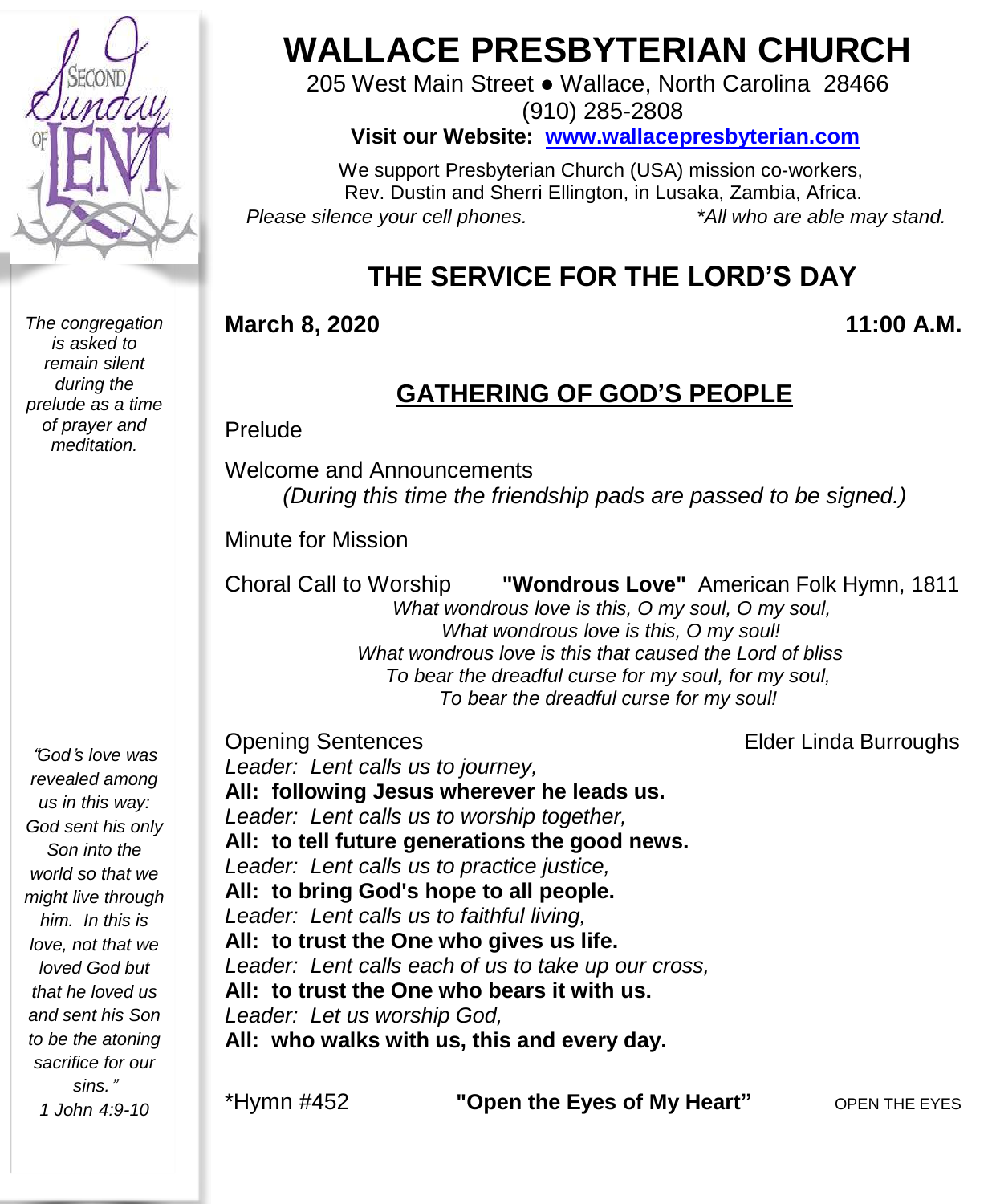"*Lent is a time for discipline, for confession, for honesty, not because God is mean or faultfinding or fingerpointing but because he wants us to know the joy of being cleaned out, ready for all the good things he now has in store.*" *N.T. Wright (born December 1, 1948), English New Testament scholar and Anglican bishop*



"*But God proves his love for us in that while we still were sinners Christ died for us.*" *Romans 5:8*

#### \*Unison Prayer of Confession

**God of patience, your people grow weary. We complain and question. We put you to the test. Our mouths say yes, but our deeds say no. When we wander off your path, when we fail to follow through on our good intentions, when we give our attention to trivial things, gently call us back to you. Empty our hearts of anger and pride. Empty our souls of greed and selfishness. Empty our minds of envy, doubt, and mistrust. As you poured out your very self through your beloved Son, pour your Spirit into our hearts today. Forgive us our wrongdoing. Reclaim us with your love. Lord, hear our prayers . . .**

**(A time for silent prayers of confession . . .)**

\*Responsive Assurance of Pardon

*Leader: Friends in Christ, our God is patient, steadfast, and understanding. Christ hears our cries of repentance.*

**All: The Lord knows our hearts, inside and out. The One who created us promises to care for us, even when we turn away.**

*Leader: Hear these words of forgiveness. Be strengthened to walk as disciples. Trust in God's mercy. Believe the good news.*

**All:** "**For God so loved the world that he gave his only Son, so that everyone who believes in him may not perish but may have eternal life.**" **(John 3:16)**

#### \*Gloria Patri **Glory Be to the Father**

**Glory be to the Father, and to the Son, and to the Holy Ghost; as it was in the beginning, is now, and ever shall be, world without end. Amen, amen.**

## **PROCLAIMING GOD'S WORD**

Children's Sermon

Anthem **"Untitled Hymn"** Chris Rice Randy Bittner, baritone *Weak and wounded sinner lost and left to die O, raise your head, for love is passing by Come to Jesus.. Come to Jesus and live! Now your burden's lifted and carried far away And precious blood has washed away the stain, so Sing to Jesus.. Sing to Jesus and live! And like a newborn baby don't be afraid to crawl And remember when you walk sometimes we fall, so Fall on Jesus.. Fall on Jesus and live! Sometimes the way is lonely and steep and filled with pain So if your sky is dark and pours the rain, then Cry to Jesus.. Cry to Jesus and live! O, and when the love spills over and music fills the night And when you can't contain your joy inside, then Dance for Jesus.. Dance for Jesus and live!*

*And with your final heartbeat kiss the world goodbye Then go in peace, and laugh on Glory's side, and Fly to Jesus..Fly to Jesus and live!*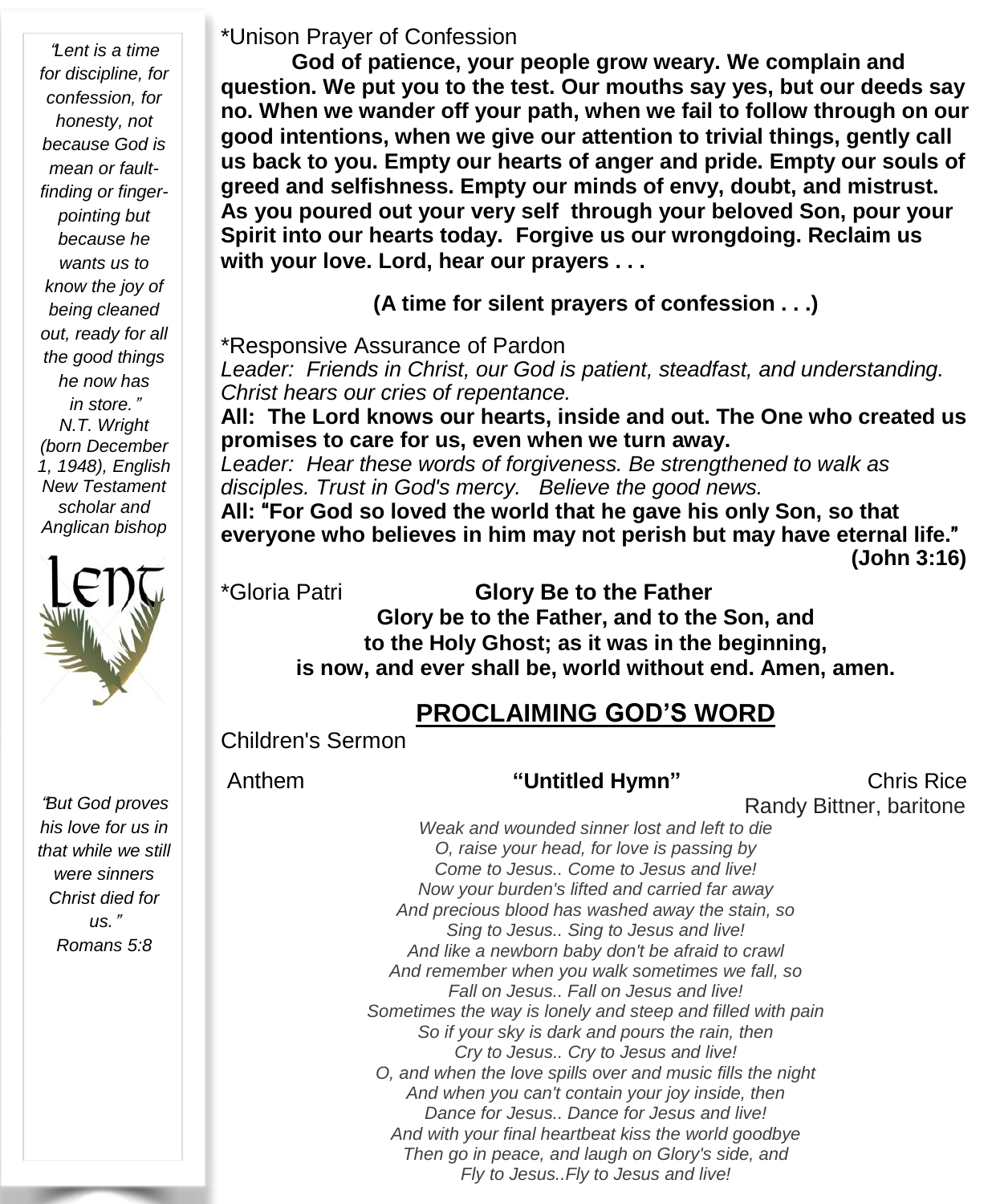Prayer for Illumination

**Speak to us, Lord, through these scriptures. Remind us again of your everlasting power. May we know your story and our place within it. May we remember your mighty works and deeds, that we might know that you are the God of all ages. May we claim your promise and share your love. We are listening, Lord; speak to us today. Amen.**

| Epistle Lesson | Philippians 2:5-11             | <b>Elder Linda Burroughs</b><br>$+$ Page 954 |
|----------------|--------------------------------|----------------------------------------------|
| *Hymn #451     | "Open My Eyes, That I May See" | OPEN MY EYES                                 |
| Gospel Lesson  | John 3:1-21                    | +Pages 863, 864                              |
| Sermon         | "Believing Is Seeing"          | Dr. Philip K. Gladden                        |

 A Time for Silent Reflection Pastoral Prayer with the Lord's Prayer

#### **GIVING THANKS TO GOD**

Presentation of Tithes and Offerings

**Offertory** 

\*Doxology and Prayer of Dedication

*Praise God from whom all blessings flow; Praise Him all creatures here below; Praise Him above ye heavenly host; Praise Father, Son, and Holy Ghost. Amen.*

The Affirmation of Faith: The Apostles' Creed

 **right hand of God the Father Almighty; from thence he shall come to I believe in God the Father Almighty, Maker of heaven and earth. And in Jesus Christ his only Son our Lord; who was conceived by the Holy Ghost, born of the Virgin Mary, suffered under Pontius Pilate, was crucified, dead, and buried; he descended into hell; the third day he rose again from the dead; he ascended into heaven, and sitteth on the judge the quick and the dead. I believe in the Holy Ghost; the holy catholic Church; the communion of saints; the forgiveness of sins; the resurrection of the body; and the life everlasting. Amen.**

"*By the cross we know the gravity of sin and the greatness of God*'*s love toward us.*" *John Chrystostom (died 407 A.D.), Archbishop of Constantinople, known for his preaching (Chrysostom means* "*goldenmouthed*"*)*

"*He came down that we may have love. He*

*came down that we may have light. He came down that we may have peace. He came down that we may have joy. Hallelujah forevermore!*" *Hymn #137, Glory to God*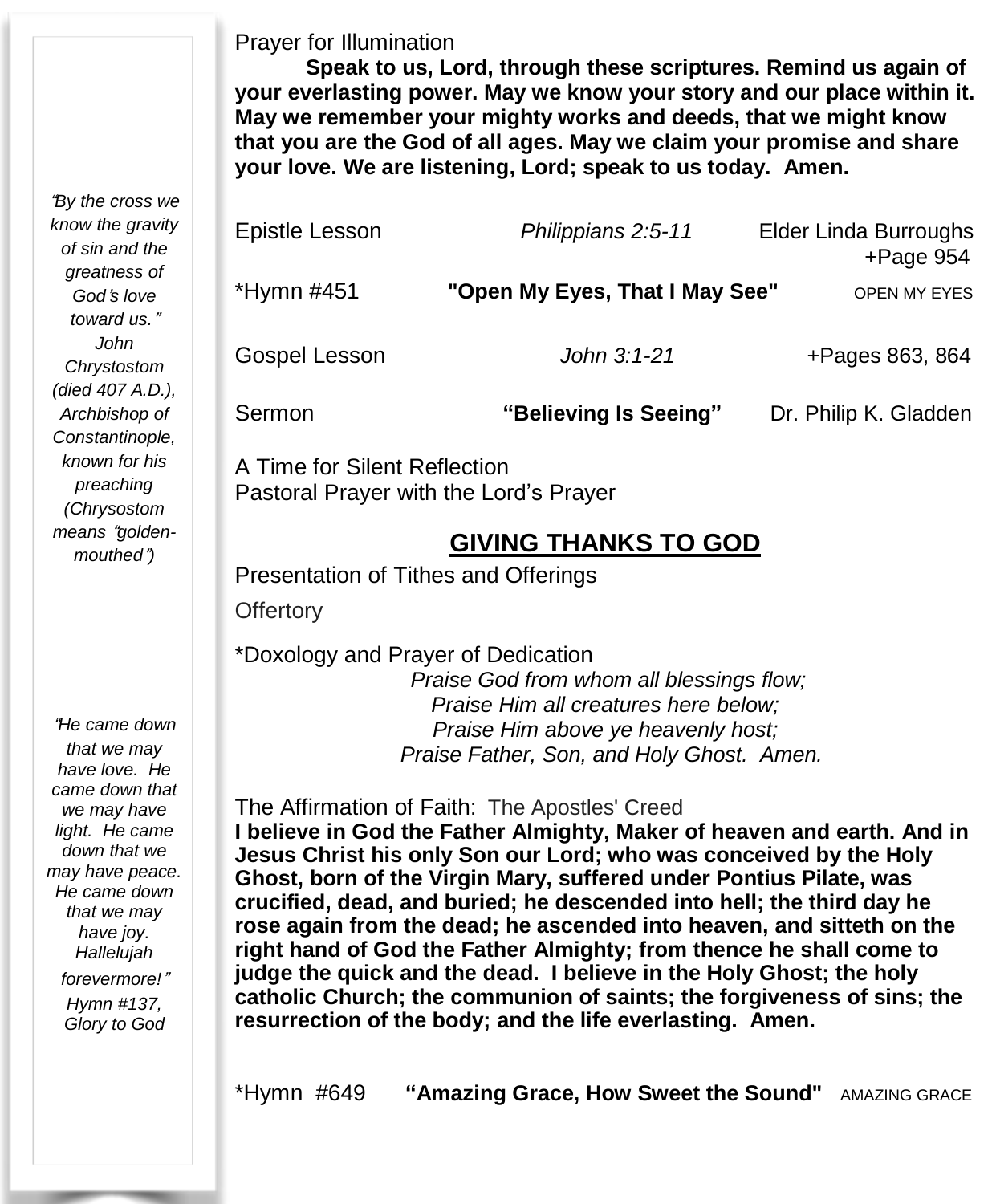"*O Lord, make this Lenten season different from the other ones. Let me find you again. Amen.*" *Thomas Merton (1915-1968), American Trappist monk and theologian*





\*Benediction

\*Choral Benediction **"Were You There"** African American Spiritual *Were you there when they crucified my Lord?*

\*Postlude

\**All who are able may stand. +The page number in the pew Bible*



The Season of Lent begins on Ash Wednesday, February 26 and continues through Holy Saturday, April 11. This six week period before Easter provides us with the opportunity to reflect on the meaning of Jesus' life and teachings as we make our way toward Holy Week, Good Friday, and Easter Sunday. Here is a reading by William Arthur Ward for you to use during this Lenten Season. It is called "Keeping a Holy Lent."

*Fast from judging others; feast on Christ's dwelling in them. Fast from emphasis on differences; feast on the unity of life. Fast from apparent darkness; feast on the reality of life. Fast from thoughts of illness; feast on the healing power of God. Fast from words that pollute; feast on phrases that purify. Fast from discontent; feast on gratitude. Fast from anger; feast on patience. Fast from pessimism; feat on optimism. Fast from worry; feast on divine order. Fast from complaining; feast on appreciation. Fast from negatives; feast on affirmatives. Fast from unrelenting pressure; feast on unceasing prayer. Fast from hostility; feast on non-resistance. Fast from bitterness; feast on forgiveness. Fast from self-concern; feast on compassion for others. Fast from personal anxiety; feast on eternal truth. Fast from discouragement; feast on hope. Fast from facts that depress; feast on verities that uplift. Fast from lethargy; feast on enthusiasm. Fast from thoughts that weaken; feast on promises that inspire. Fast from shadows of sorrow; feast on the sunlight of serenity. Fast from idle gossip; feast on purposeful silence. Fast from problems that overwhelm; feast on prayer that strengthens.*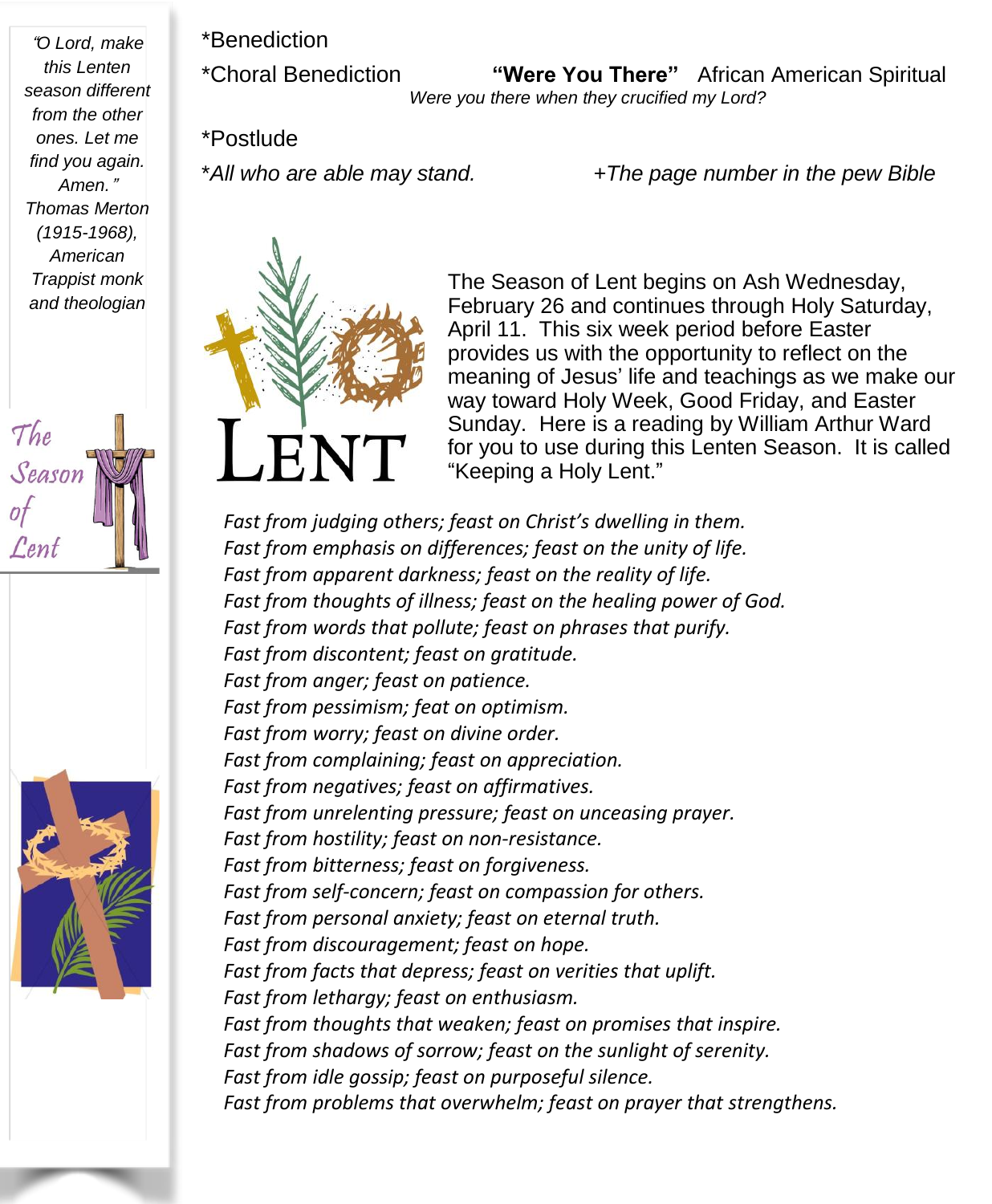| <b>WEEKLY CALENDAR</b> |                              |                         |  |  |  |  |
|------------------------|------------------------------|-------------------------|--|--|--|--|
| Sunday, March 8        | <b>SECOND SUNDAY IN LENT</b> |                         |  |  |  |  |
|                        | $9:40$ am                    | <b>Opening Assembly</b> |  |  |  |  |
|                        | $10:00$ am                   | <b>Sunday School</b>    |  |  |  |  |
|                        | $11:00$ am                   | Worship                 |  |  |  |  |
| Wednesday, March 11    |                              | No Bible Study          |  |  |  |  |
|                        | $6:00 \text{ pm}$            | <b>Handbells</b>        |  |  |  |  |
|                        | $7:00$ pm                    | <b>Choir Practice</b>   |  |  |  |  |
|                        |                              |                         |  |  |  |  |

## **NOTES AND ANNOUNCEMENTS**

**\* Many members of our session** are worshiping at the bridge Presbyterian Church in Leland today. After worship they will eat lunch and have conversation with the elders from the bridge. This visit is part of our session's 2020 study of what it means to be a faithful congregation in a new day.

**\* Dr. Phil** will have shoulder replacement surgery on Tuesday, March 10. Rev. Bill Goodnight, retired Presbyterian minister who lives in Wallace, has agreed to be on call for pastoral care emergencies in Phil's absence following surgery. In the event of an emergency, first contact Cheryl Brinkley in the church office (285-2808 or [cheryl@wallacepresbyterian.com\)](mailto:cheryl@wallacepresbyterian.com) or Elder Hope Turnbull (910-284-2813 or [hturnbull@murfam.com\)](mailto:hturnbull@murfam.com). Cheryl or Hope will then contact Rev. Goodnight. If you need to contact Rev. Goodnight after church office hours, call him at 910-890- 0258 or contact him at [WCG53@aol.com.](mailto:WCG53@aol.com)

#### **\* There will be no Wednesday morning Bible study on March 11 and March 18.**

**\* Rev. Cynthia Williams** will be our preacher on Sunday, March 15. Elder Jay Bender from the Pollocksville Presbyterian Church will be our preacher on Sunday, March 22

**\* THANK YOU** for your response to the Presbyterian Women's call for plastic bags, empty pill bottles, and soft drink lids. **March 15** will be the final day of the collection.



*The beautiful flowers in the sanctuary today are in loving memory of Lacey Elizabeth Johnson March 8, 2017 - June 26, 2017 Given by her grandparents Tom and Mary Glyn Johnson.*



## **FEED OUR HUNGRY CHILDREN/ BACKPACK MINISTRY OFFERING SUNDAY, MARCH 22**



This ministry is an offshoot of Duplin Christian Outreach Ministries and supplies weekend food for students in Duplin County Public Schools. Thank you for your generous support. Report from 7/31/19 - 12/31/19: 5 schools served; 3,419 food packs distributed (210 bags of food per week); \$24,239 received from individuals and nineteen churches, businesses, and other groups.